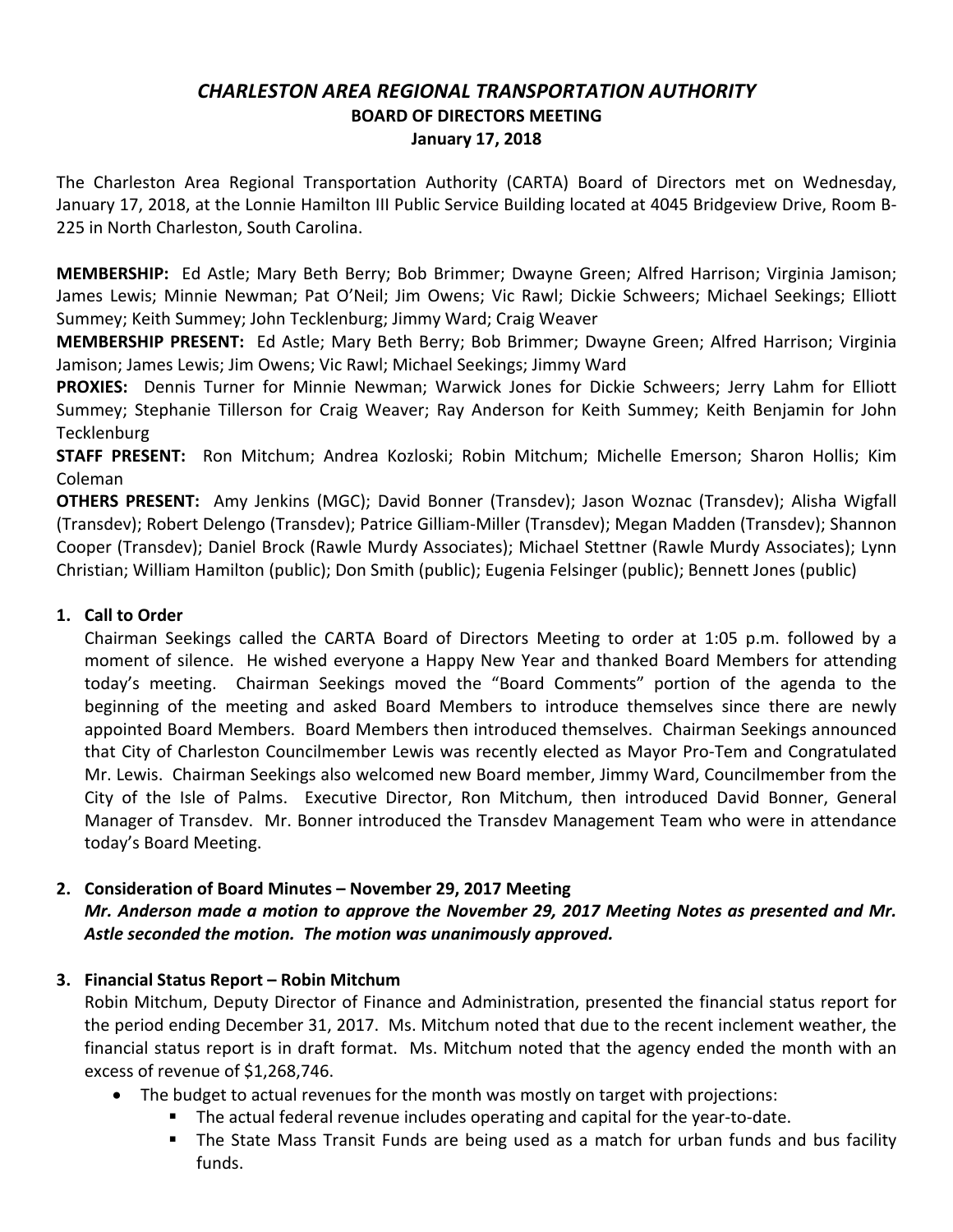- Insurance proceeds are a result of accidents.
- The budget to actual expenditures for the month was mostly on target with projections with the exception of the following items:
	- Marketing includes costs associated with promoting the transit system.
	- § Automotive costs include both parking expenses and mileage reimbursements to employees.
	- Accounting (Auditing) cost is a portion of the fee for the annual audit.
	- § Dues include the annual membership fee to the Charleston Metro Chamber of Commerce.
	- Office Equipment Rental includes the quarterly postage meter rental fee.
	- Rent includes the Rivers Avenue Park-N-Ride lot, Ashley Phosphate Park-N-Ride lot, Leeds Avenue lot lease from SCE&G, SC Works Trident lease space, and document storage.
	- Contract Services (IGA & Management) is the extensive services provided to CARTA.
	- Vehicle Maintenance is the cost to maintain the fleet.
	- Operating Fees & Licenses include credit card transaction fees, DMV fees, storm water fees and solid waste fees.
	- **■** Insurance includes the cost of liability insurance provided by the Insurance Reserve Fund. The amount reflected is the fiscal year 2018 portion of December 2016's renewal invoice. The renewal invoice is for January through December so we expect the bulk annual invoice in the next month. We will also receive premium adjustments throughout the year as we add and remove assets.
	- § Security cameras include the purchase of additional cameras at the Super Stop, Leeds Avenue and additional security cameras for rolling stock.

Ms. Mitchum noted that the Audit is approximately 90% complete and is scheduled to be presented at the February Board Meeting. The Board received the financial status report as information.

# **4. Executive Session – Contract & Operational Issues**

*Mr. Astle made a motion to convene for an Executive Session for Contract and Operational matters and Mr. Lewis seconded the motion. The motion was unanimously approved.*

*Following the Executive Session, Mr. Lewis made a motion to reconvene the Board of Directors meeting and Mr. Lahm seconded the motion. The motion was unanimously approved. No action items were taken during Executive Session.*

# **5. Hospitality on Peninsula (HOP) Park-N-Ride Project – Andrea Kozloski**

Andrea Kozloski, Deputy Director of Operations and Support, presented the Hospitality on Peninsula (HOP) program. CARTA has partnered with the City of Charleston, Charleston County and the Charleston Visitor's Bureau for the project. Ms. Kozloski summarized the stop locations and highlighted the following aspects of the program:

- First Park-N-Ride on the Peninsula
- Located on Morrison Drive
- \$5 fee to park at the lot; there is no charge to ride the shuttle
- 130 parking spaces
- HOP shuttle will operate from 6am to 3am and service will be every 15 minutes; adjustments will made as needs and patterns are determined
- Security cameras, bright lighting and an on-site attendant for safety measures

Mr. Mitchum commended the City and County for their efforts in the partnership to help make the program a successful one so that the agency may expand the service. Mr. Jones inquired about the cost to run the program. Mr. Mitchum responded that the program is a work in progress but costs will be shared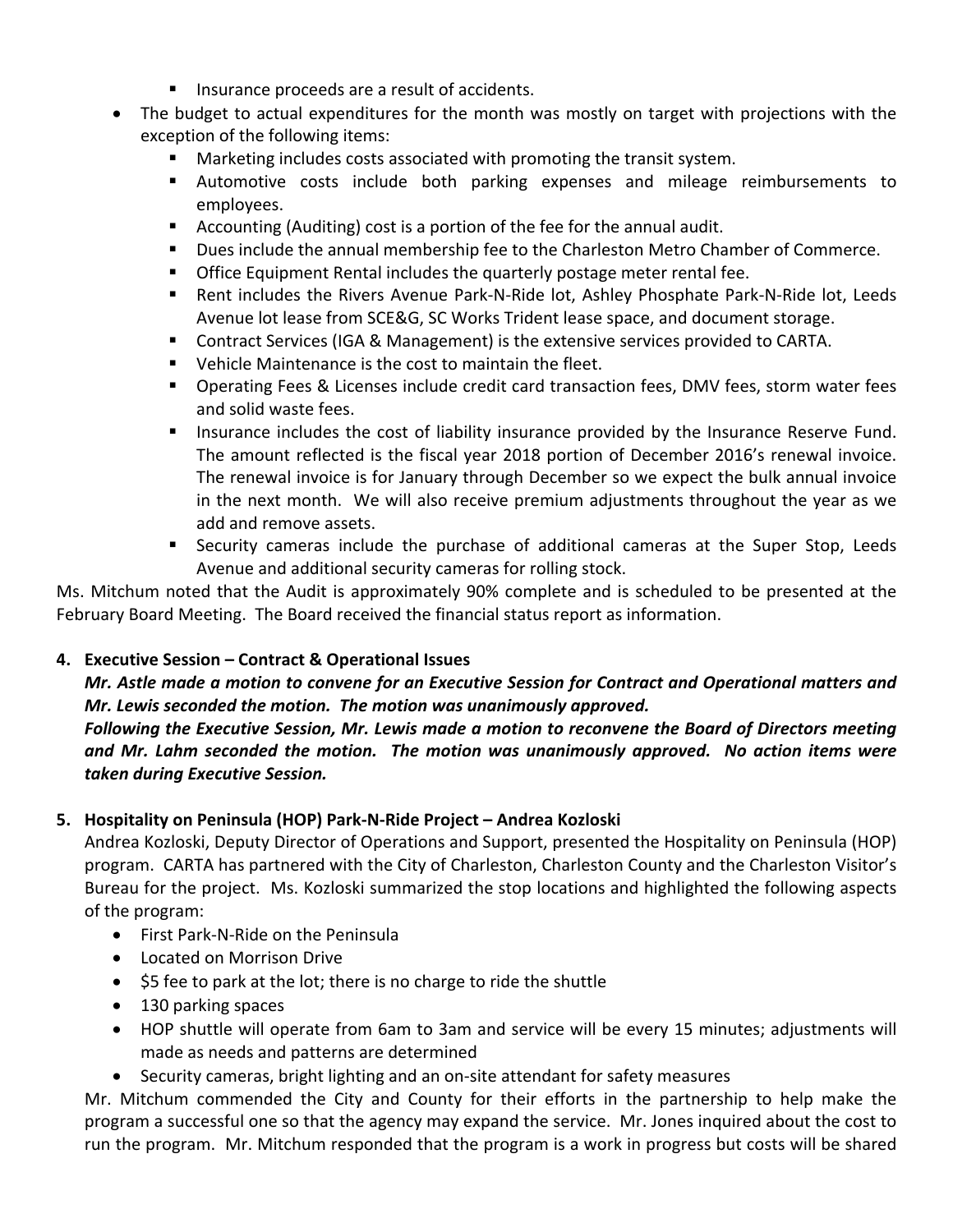among the partners. Chairman Seekings also thanked the City of Charleston, Charleston County and the CVB for partnering in this important initiative. The Board received the HOP program update as information.

### **6. Project Status Report – Sharon Hollis/Michelle Emerson**

- **A. Transit Framework:** Sharon Hollis, Principal Planner, presented the Regional Transit Framework Plan noting the Plan's purpose of identifying and prioritizing a transit network that will serve the needs of Berkeley, Charleston and Dorchester Counties between now and 2040. Ms. Hollis discussed the stakeholder committee meetings, the market and service analysis and the online public meeting. She outlined the next steps, invited Board members and guests to attend the upcoming Transit Charrette and reviewed the timeline.
- **B. Park-N-Ride Study:** Ms. Hollis delivered an update on the Regional Park-N-Ride Study noting that a comprehensive plan will be developed which will identify suitable sites for permanent Park-N-Ride facilities throughout the region. She reviewed the timeline and announced that employer and stakeholder meetings will be held on February 7<sup>th</sup>.
- **C. Lowcountry Rapid Transit:** Ms. Hollis discussed Lowcountry Rapid Transit and reviewed the timeline from pre-project development through construction in 2023-2025. She explained NEPA and FTA guidelines/processes.
- **D. Intermodal Center:** Ms. Hollis delivered an update on the Intermodal Center noting that site-work continues despite weather delays. She discussed the project schedule and does not anticipate any issues or concerns at this time.
- **E. Lowcountry Go Website and App:** Michelle Emerson, Marketing and Communications Manager, presented the Lowcountry Go Website and App purpose and features. The purpose is to connect people with commuter solutions in the Tri-County Region. The Web App provides an interactive dashboard for commuters to identify an improved commute.

Ms. Hollis, Ms. Emerson and Mr. Mitchum addressed questions and comments. The Board received the Project Status Report as information.

# **7. Marketing/Outreach Report – Daniel Brock**

Daniel Brock, with Rawle Murdy Associates, presented the Marketing/Outreach Report. He updated the Board on Social Media engagements and link clicks as well as App usage noting the amount of users, number of downloads and sessions per users. Mr. Brock also discussed outreach at recent community events. He reported on the Charleston International Airport Ribbon Cutting Ceremony for the new Bus Shelter and the refurbished bicycle give-a-way during the month of December. He then addressed Mr. Jones' comments regarding the new website, noting work is still in progress in transferring from the old site to the new site and will be completed soon. The Board received the Marketing/Outreach report as information.

#### **8. Executive Director's Report**

Mr. Mitchum highlighted the following matters:

- The agency is in the process of hiring a new transit planner who will focus on system improvements.
- Due to the inclement weather during the beginning of January, there were approximately 2100 hours of operating loss.